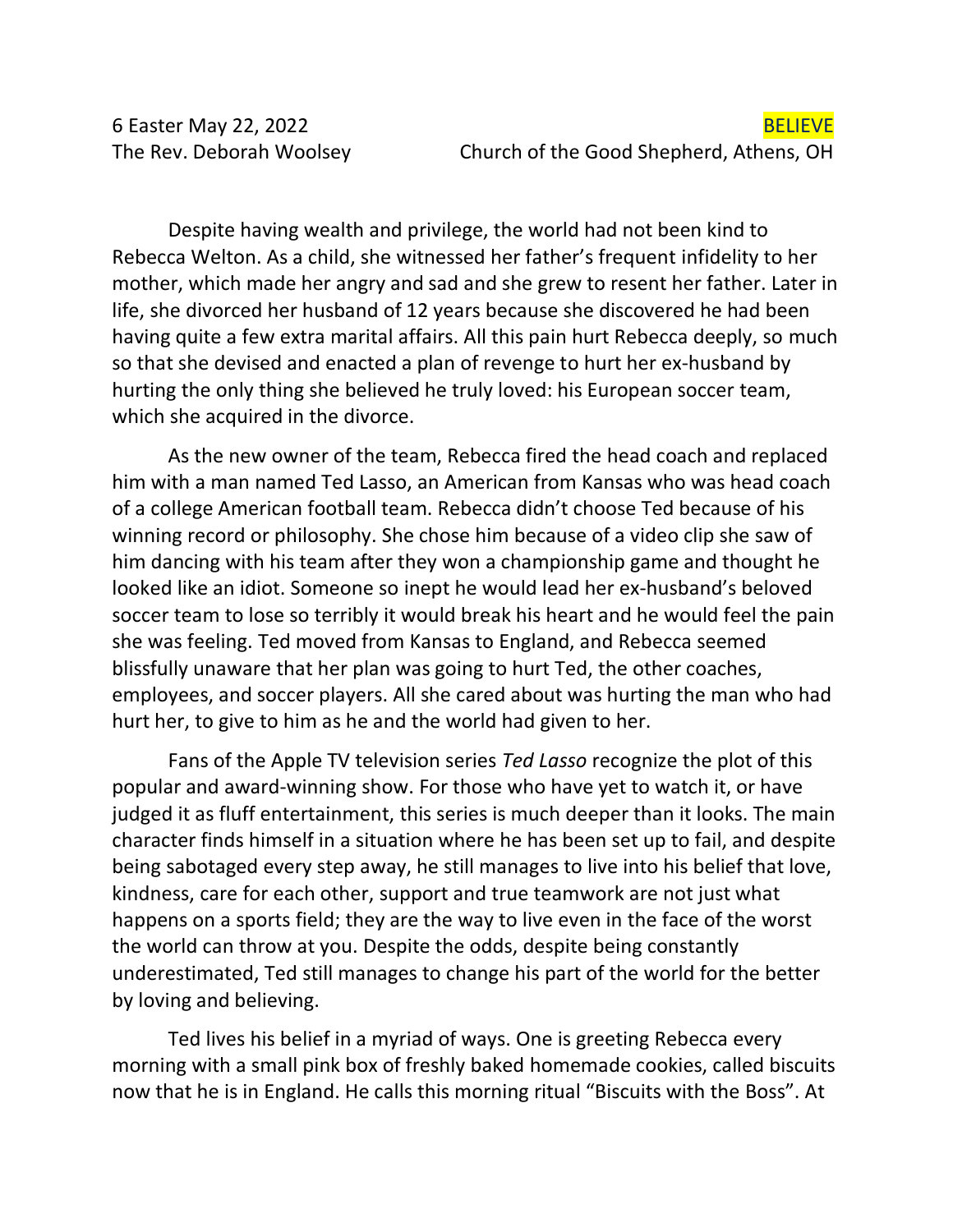first Rebecca rejects the cookies, and Ted's attempts to get to know her better. He accepted her refusal by persevering, bringing her biscuits every morning. Eventually Rebecca starts observing the way Ted treats people and manages his players. He isn't focused on wins, losses, or ties. Instead, he is dedicated to helping his players become the best versions of themselves on and off the field, or pitch as it is called in European soccer. His belief is that people who care for each other will work together better, and this will lead to true success.

As the series progresses, we see how Ted's belief starts to change everyone around him, including Rebecca who was inspired to show kindness to a young woman by offering her a job, which leads to an empowering, beautiful friendship between the two women. Rebecca even shows Ted compassion in an episode that reveals he is also struggling with loss due to his own divorce. No one is perfect in the world of *Ted Lasso*, but there is something stronger than the many fears, insecurities, and hurts all the characters in the series have that makes it loved and reflects what Jesus was talking about in todays' Gospel. Because this is a series that is about healing and growth, not soccer.

I won't spoil the show too much by telling you Rebecca changes so much she eventually repents by confessing her plan to Ted. After listening to her confess how she's suffered after realizing she was hurting good people because of her desire for revenge, Ted simply, without any drama, tells Rebecca he forgives her. Divorce is hard, he says, no matter what side you are on. Then he says something that sums up his belief and what Jesus was talking about in today's Gospel: "I believe if you care about someone and you have a little love in your heart, you can get through anything together."

This happens to be what I believe, too. Not because a TV character said it. But because of the life, death, and resurrection of Jesus I believe a little love can change the world for the better through healing, compassion, kindness, and forgiveness. "I do not give as the world gives," Jesus said in today's Gospel. The world may have so much that is beautiful and good; trees and flowers, birds and butterflies, oceans, lakes, rivers and streams, delicious fruits and vegetables, chocolate, pets, baseball, books, people we love, TV series and movies. But the world also has so much inequality, divisions and suffering that leads people to lash out and hurt others sometimes this can spoil what is good. One example, social media algorithms are designed to be negative because that is what gets more attention than positive images or messages and this is harming the mental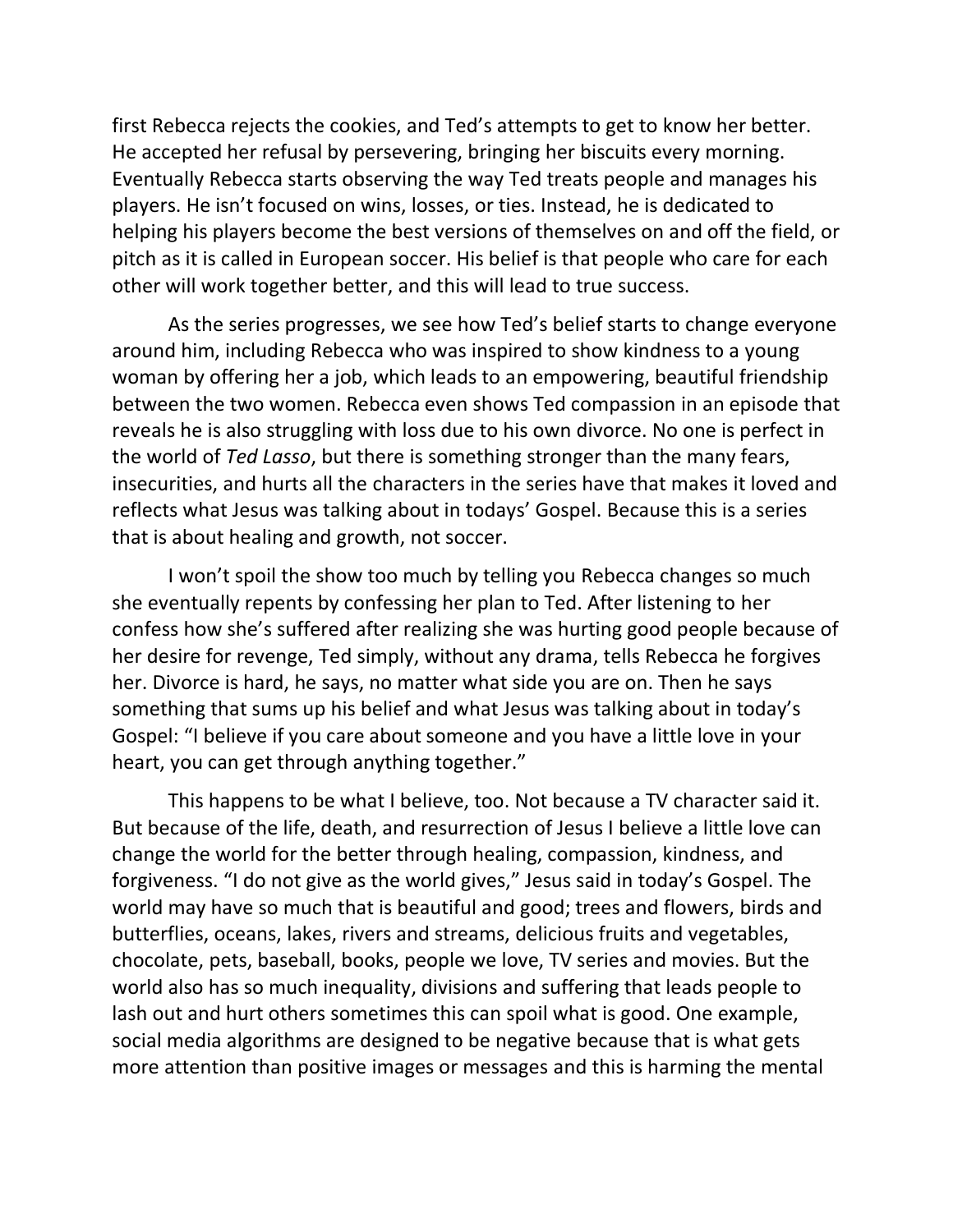and emotional wellbeing of people all around the world contributing to an increase of hatred, racism, misogyny, paranoia, fear, and violence.

When Jesus responded to the question of how his followers will know him when they are in the world by saying he does not give as the world gives, this is what he meant. Jesus was not diminishing the good things of the world. He was acknowledging the disparities, the evil, the harm, the ways people just don't care that are pervasive in the world. These harmful disparities and evil are so common, so accepted, too often they are called "normal".

Which is why you might hear people like me say we have no desire to "return to normal", as we believe the pandemic has revealed how those disparities and lack of care for each other, especially the vulnerable among us, harms all of us. We were and still are hopeful there would be more changes to our world that would make room for us all and we would create something better than what passed for normal before the pandemic. Because this is the kind of change Jesus was talking about in the Gospel.

The portion of John's Gospel we heard today is part of Jesus' long goodbye speech to his disciples after the Last Supper and before his arrest, trail, crucifixion, death, and resurrection. In John's Gospel, this speech is both Jesus' attempt to prepare his disciples for what is about to happen and a message to those who follow Jesus after his resurrection. How even when we can't see Jesus, he is still with us, through our belief in him and how we live that belief by caring for each other. This is what it means to keep his word. Doing so will not only help us recognize Jesus, our choices and actions can reveal a love the world does not understand, a love the world fears, yet despite all odds is a love with that can and does bring healing, hope, and new life as an antidote to the pain, violence, and inequality the world mistakes for normal.

We also have this portion of John's Gospel this morning in anticipation of the feast of Jesus' ascension into heaven which the church celebrates on Thursday. This feast day is not so much about the mystery of how Jesus was lifted into heaven as it is about how the church is not intended to be a group of sad people looking back with admiration for Jesus. As his followers we have more than the memory of the historical Jesus. We have the risen Christ who appears to us in the very world he came to redeem, the world we all live in. It isn't always easy to recognize Jesus, which is why we have the gift of the Holy Spirit, who helps us recognize Jesus even in secular things like TV series and inspires us to live the love of God in the world. We don't have to give as the world gives. We don't